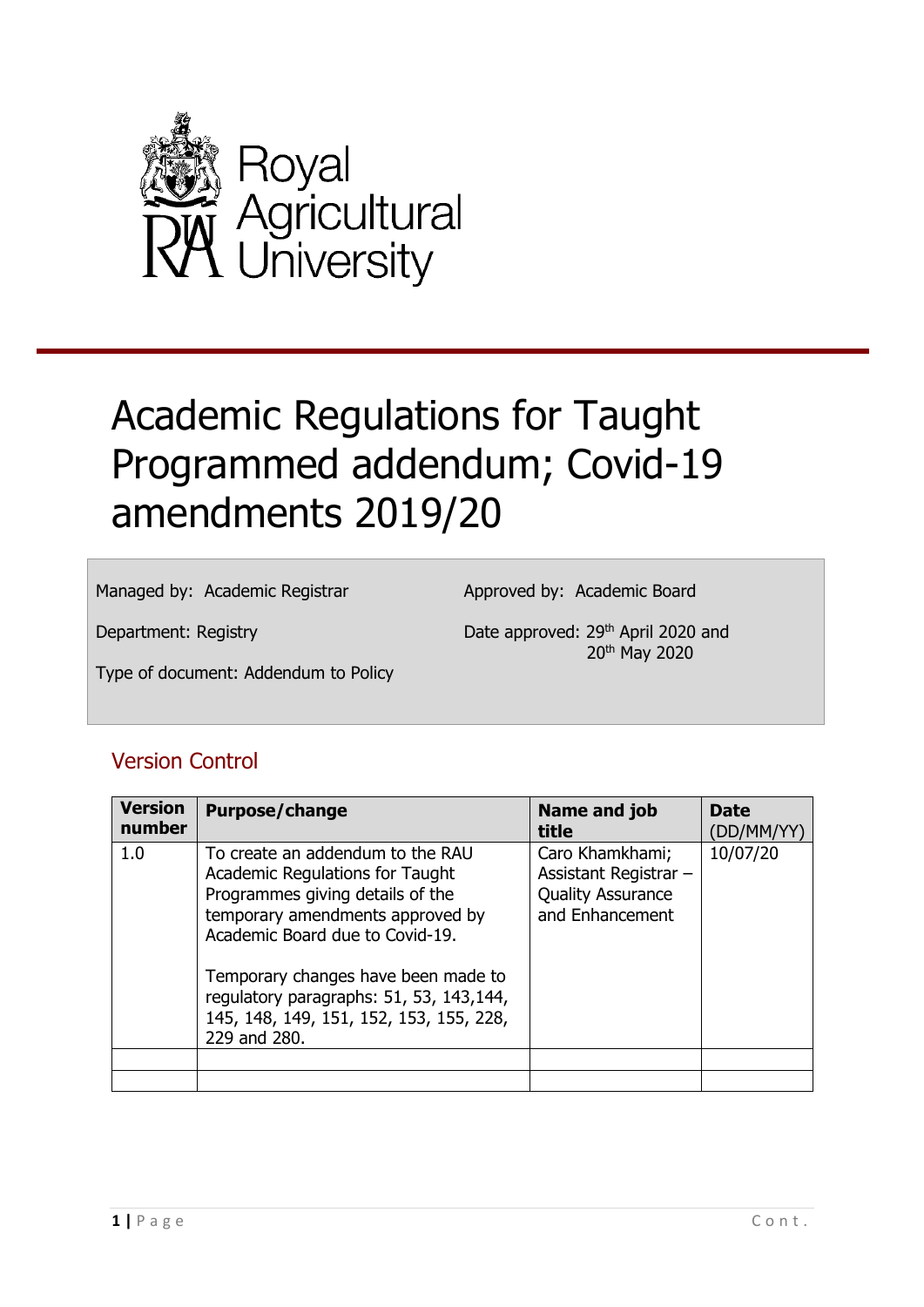# **Temporary Amendments**

51. Full time study is not compatible with full-time work. However the University recognises that many students may wish to combine their studies with part-time work, including voluntary work. Work commitments will not normally be accepted as a reason for a student not being able to meet their academic commitments.

# **Temporary Covid-19 Regulation:**

Full time study is not compatible with full-time work. However the University recognises that many students may wish to combine their studies with part-time work, including voluntary work. For the duration of the COVID 19 national emergency, work commitments or shielding requirements will normally be accepted as a reason for a student not being able to meet their academic commitments. Where a student is affected in this way, they should apply for an extension using the standard form.

- 52. Where a student's personal circumstances change as a result of life events, such as maternity, paternity or adoption, then the University will consider a request to change from full–time to part-time study at any point in their programme.
- 53. Where a student is a member of the reserve forces and is called upon to join active service, then procedures for interruption of study will be applied.

# **Temporary Covid-19 Regulation:**

Where a student is a member of the reserve forces or equivalent COVID 19 voluntary service and is called upon to join active service, then procedures for interruption of study will be applied.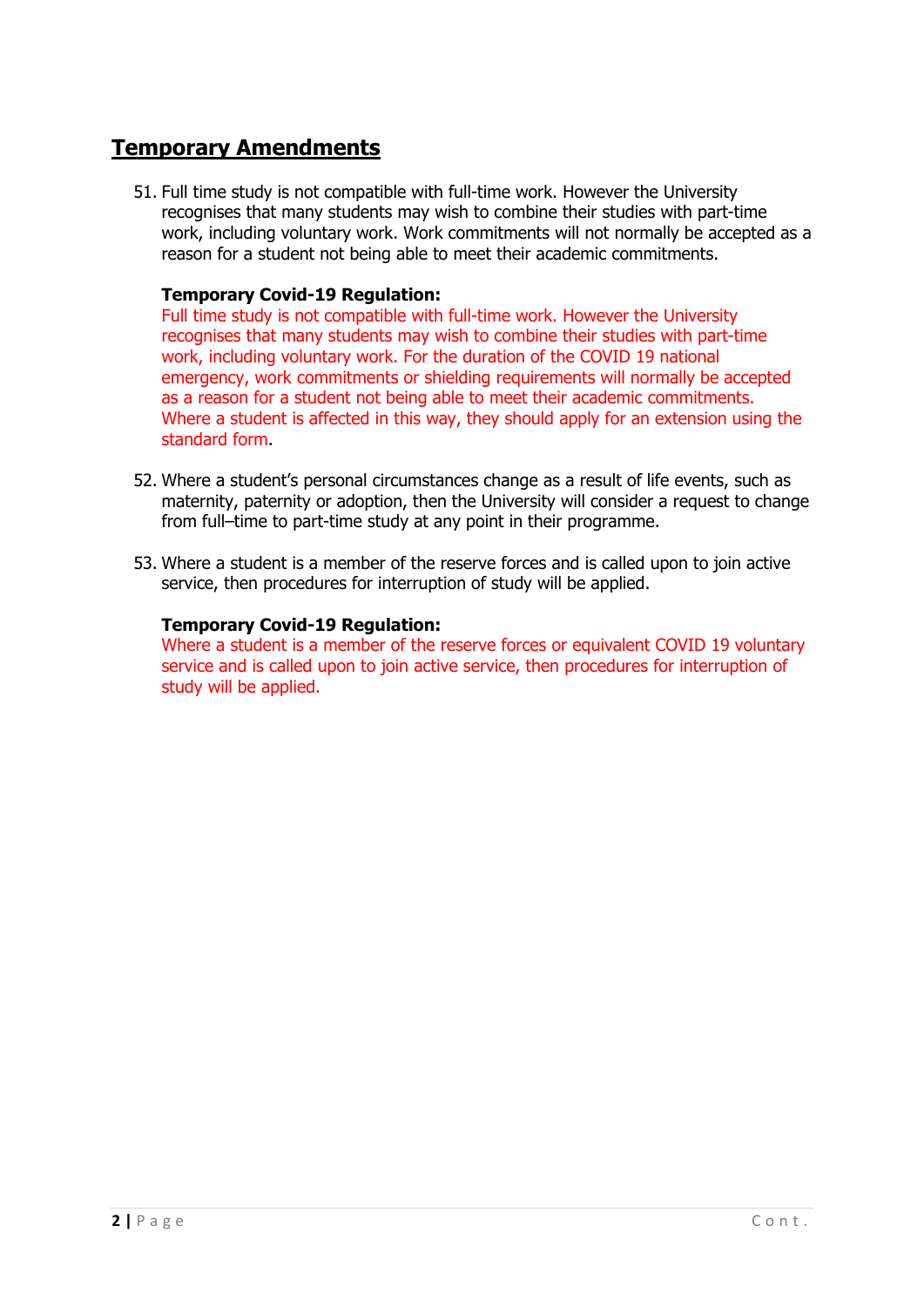# Foundation Degrees

143.Candidates for the award of a Foundation Degree who have achieved the required credits as specified above and whose average score in the final assessment is 40% or greater will be awarded a Foundation Degree. The final assessment will normally comprise the results of level 4 weighted at 30% plus the results of level 5 weighted at 70%. The normal basis for awards will be the overall average score in the final assessment, graded as follows:

Distinction 70% or above Merit 60 - 69% Pass 40 - 59% Fail Below 40%

#### Dominant quality

In exercising its powers to award a Foundation Degree an Examination Board may raise the classification of the award based on the average marks, as set above where the dominant quality of the full array of module marks is in a higher class. Dominant quality in this case is defined as a minimum of 75 credits of the final year assessment. Dominance will automatically be considered where the final weighted average mark is no more than 2% below the higher grade. Average marks of more than 2% below will not be considered for a dominant quality award. Dominant quality will only prevail in deciding the award classification if no score for a full module, or no two scores for half modules, is more than two classes lower than the dominant class.

# **Temporary Covid-19 Regulation:**

In exercising its powers to award a Foundation Degree an Examination Board may raise the classification of the award based on the average marks, as set above where the dominant quality of the full array of module marks is in a higher class. **Dominant quality in this case is defined as more than 50% of modules used in the calculation of the final award having module marks in a higher class.** Dominance will automatically be considered where the final weighted average mark is no more than 2% below the higher grade. Average marks of more than 2% below will not be considered for a dominant quality award. Dominant quality will only prevail in deciding the award classification if no score for a full module, or no two scores for half modules, is more than two classes lower than the dominant class.

# Ordinary Degrees

144. Candidates for the award of an Ordinary Degree who have achieved the required credits as specified above and whose average score in the final assessment is 40% or above will be awarded a degree. The final assessment will normally comprise the results of level 5 studies weighted at 30% plus level 6 studies weighted at 70%. Candidates with an average score in the final assessment of 65% or above on an ordinary degree programme may be awarded a degree with commendation.

# **Temporary Covid-19 Regulation:**

In exercising its powers to award an Ordinary Degree an Examination Board may raise the classification of the award based on the average marks, as set above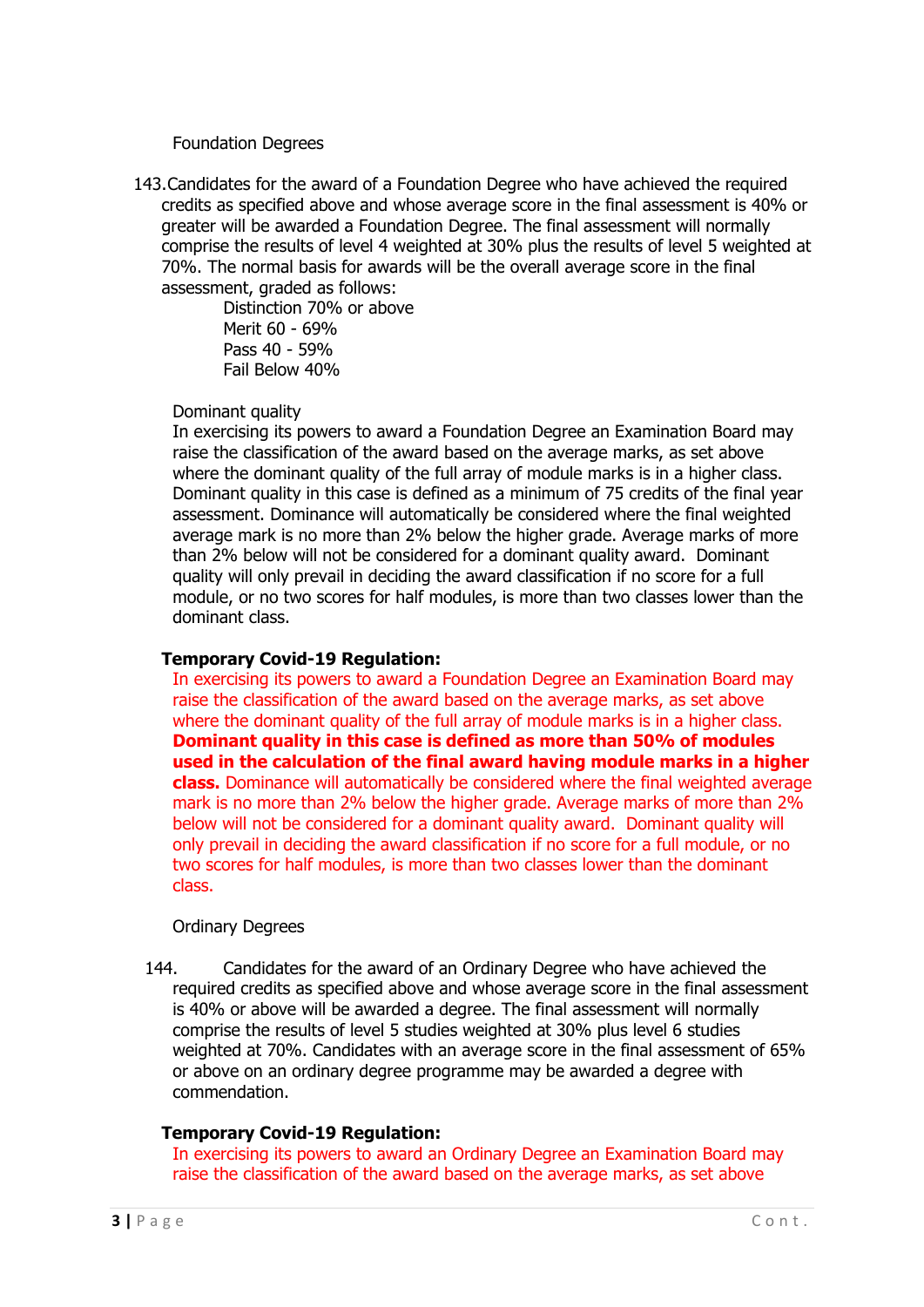where the dominant quality of the full array of module marks is in a higher class. **Dominant quality in this case is defined as more than 50% of modules used in the calculation of the final award having module marks in a higher class.** Dominance will automatically be considered where the final weighted average mark is no more than 2% below the higher grade. Average marks of more than 2% below will not be considered for a dominant quality award. Dominant quality will only prevail in deciding the award classification if no score for a full module, or no two scores for half modules, is more than two classes lower than the dominant class.

#### Honours Degrees

145. Candidates for the award of a BSc or BA Honours Degree who have achieved the required credits as specified above and whose average score in the final assessment is 40% or above will be awarded an honours degree. The final assessment will normally comprise the results of level 5 and level 6 studies weighted at 30% for level 5 and 70% for level 6.

Where level 5 results are not available, for example on a one-year BSc or BA Honours Top-up programme, then the award will be based only on the performance at level 6.

The normal basis for awards will be the overall average score in the final assessment, graded as follows:

First Class Honours: 70% or above Second Class Honours upper division: 60% to 69% Second Class Honours lower division: 50% to 59% Third Class Honours: 40% to 49% Fail 0% to 39%

# Dominant quality

In exercising its powers to award a degree with Honours an Examination Board may raise the classification of the degree based on the average marks, as set out above, where the dominant quality of the full array of module marks is in a higher class. Dominant quality is defined as a minimum of 75 credits of the final year assessment. Dominance will automatically be considered where the final weighted average mark is no more than 2% below the higher grade. Average marks of more than 2% below will not be considered for a dominant quality award. Dominant quality will only prevail in deciding the degree classification if no score for a full module, or no two scores for half modules, is more than two classes lower than the dominant class.

# **Temporary Covid-19 Regulation:**

In exercising its powers to award an Honours Degree an Examination Board may raise the classification of the award based on the average marks, as set above where the dominant quality of the full array of module marks is in a higher class. **Dominant quality in this case is defined as more than 50% of modules used in the calculation of the final award having module marks in a higher class.** Dominance will automatically be considered where the final weighted average mark is no more than 2% below the higher grade. Average marks of more than 2% below will not be considered for a dominant quality award. Dominant quality will only prevail in deciding the award classification if no score for a full module, or no two scores for half modules, is more than two classes lower than the dominant class.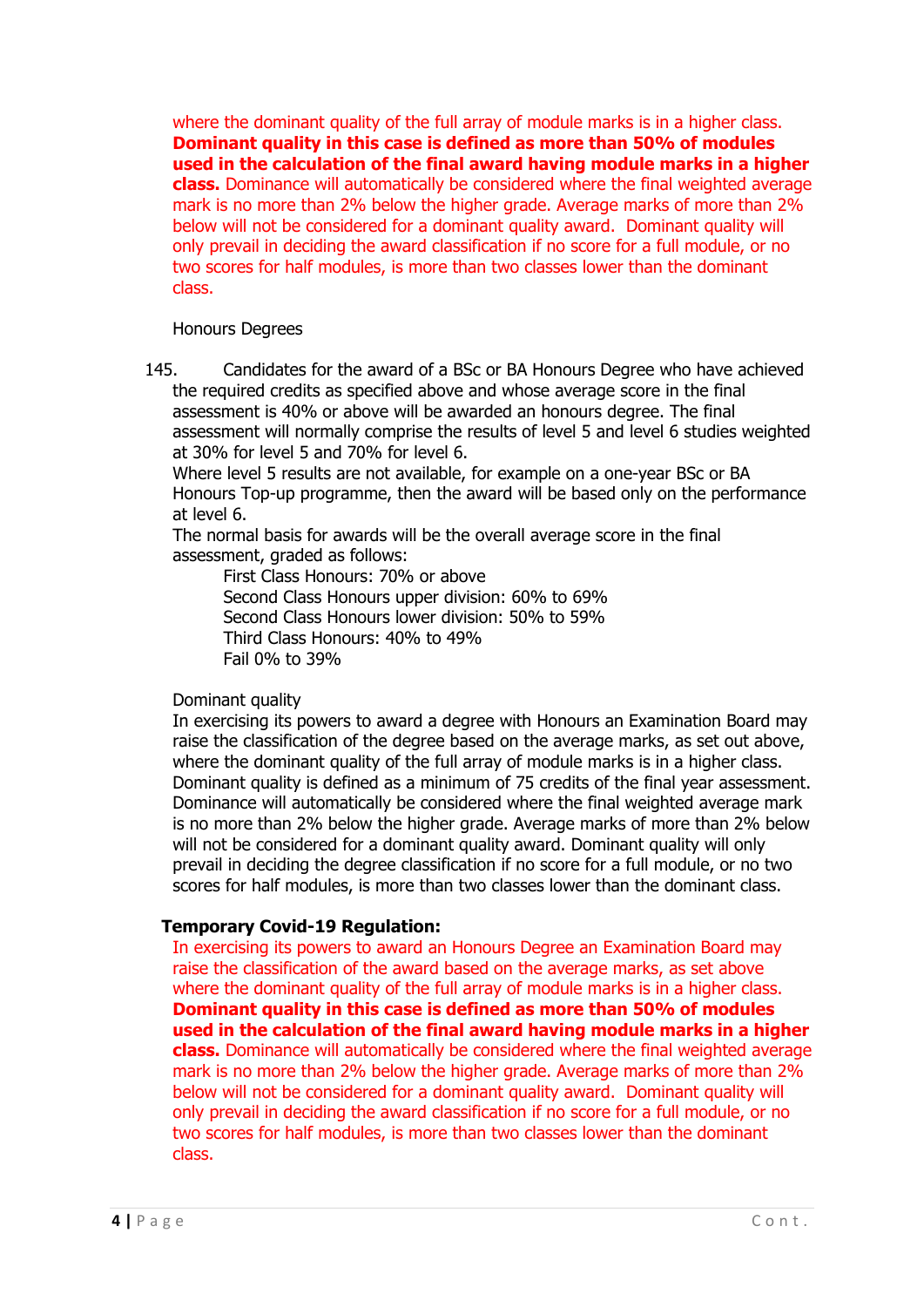# Graduate awards

# Graduate Certificate

146. Candidates for the award of graduate certificate who have achieved the required credits as specified above and whose average score in the final assessment is 40% or above will be awarded a certificate. Candidates with an average score in the final assessment of 65% or above on a graduate certificate programme may be awarded a certificate with commendation.

Graduate Diploma<br>147. Candidates f

Candidates for the award of graduate diploma who have achieved the required credits as specified above and whose average score in the final assessment is 40% or above will be awarded a diploma. The awards are based on overall average scores in the final assessment, as follows:

> Distinction average of 70% Merit average of 60 - 69% Pass average of 40 - 59% Fail average mark of 0 - 39%

148. In exercising its powers to award a Graduate Diploma, an Examination Board may raise the classification of the diploma based on the average marks, as set out above, where the dominant quality of the full array of module marks is in a higher class. Dominant quality is defined as a minimum of 75 credits of the final year assessment. Dominance will automatically be considered where the final weighted average mark is no more than 2% below the higher grade. Average marks of more than 2% below will not be considered for a dominant quality award. Dominant quality will only prevail in deciding the degree classification if no score for a full module, or no two scores for half modules, is more than two classes lower than the dominant class.

# **Temporary Covid-19 Regulation:**

In exercising its powers to award a Graduate Diploma an Examination Board may raise the classification of the award based on the average marks, as set above where the dominant quality of the full array of module marks is in a higher class. **Dominant quality in this case is defined as more than 50% of modules used in the calculation of the final award having module marks in a higher classifiation.** Dominance will automatically be considered where the final weighted average mark is no more than 2% below the higher grade. Average marks of more than 2% below will not be considered for a dominant quality award. Dominant quality will only prevail in deciding the award classification if no score for a full module, or no two scores for half modules, is more than two classes lower than the dominant class.

# Postgraduate awards

Postgraduate Certificates

149. Candidates for the award of a Postgraduate Certificate who have achieved the required credits as specified above and whose average score in the final assessment is 40% or above will be awarded a Postgraduate Certificate. The awards are based on overall average scores in the final assessment, as follows: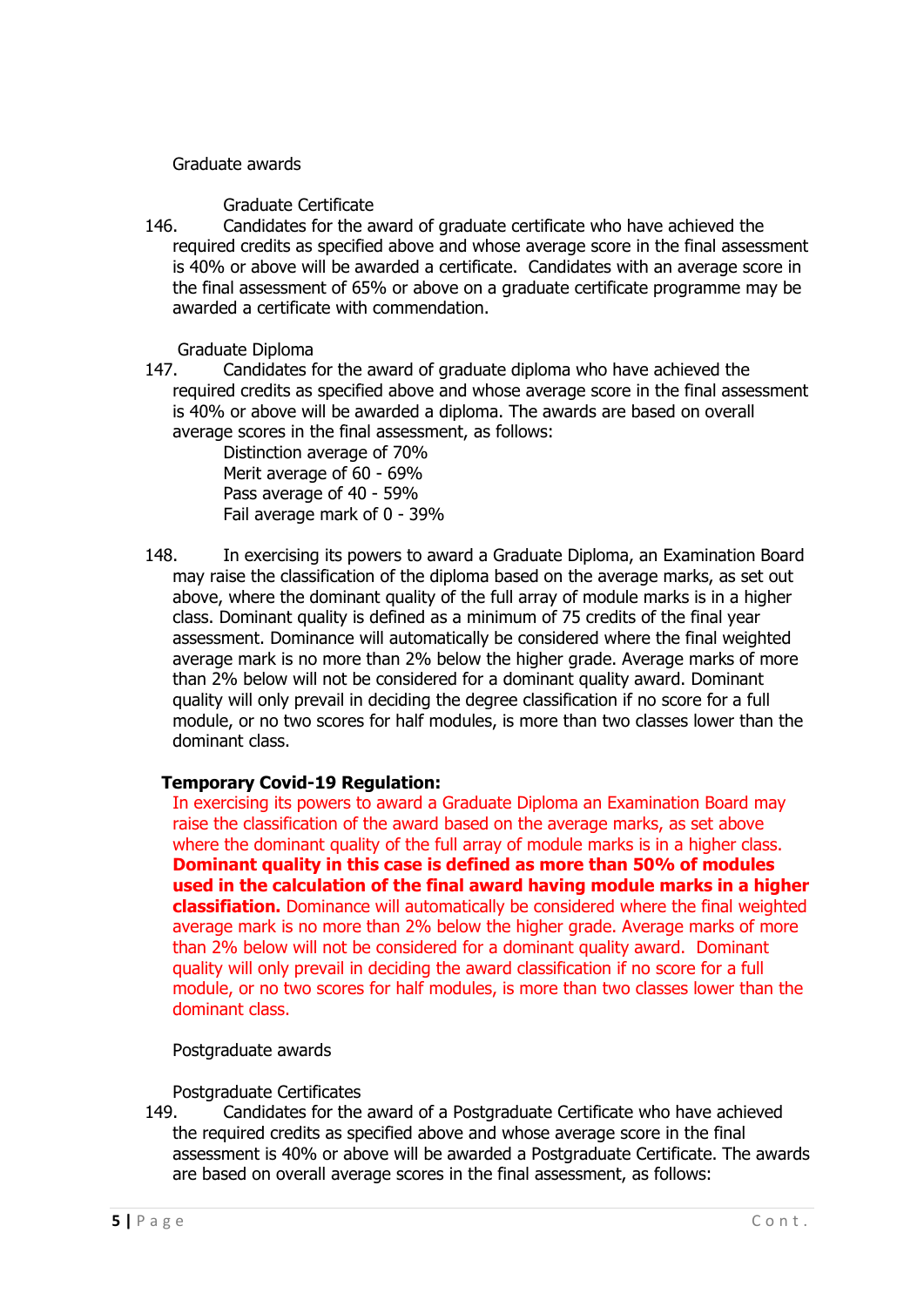Distinction average of 70% Merit average of 60 - 69% Pass average of 40 - 59% Fail average mark of 0 - 39%

In exercising its powers to award a Postgraduate Certificate, an Examination Board may raise the classification of the certificate based on the average marks, as set out above, where the dominant quality of the full array of module marks is in a higher class. Dominant quality is defined as a minimum of 45 credits of the final assessment. Dominance will automatically be considered where the final weighted average mark is no more than 2% below the higher grade. Average marks of more than 2% below will not be considered for a dominant quality award. Dominant quality will only prevail in deciding the degree classification if no score for a full module, or no two scores for half modules, is more than two classes lower than the dominant class.

# **Temporary Covid-19 Regulation:**

In exercising its powers to award a Postgraduate Certificate an Examination Board may raise the classification of the award based on the average marks, as set above where the dominant quality of the full array of module marks is in a higher class. **Dominant quality in this case is defined as more than 50% of modules used in the calculation of the final award having module marks in a higher classifiation.** Dominance will automatically be considered where the final weighted average mark is no more than 2% below the higher grade. Average marks of more than 2% below will not be considered for a dominant quality award. Dominant quality will only prevail in deciding the award classification if no score for a full module, or no two scores for half modules, is more than two classes lower than the dominant class

# Postgraduate Diplomas

150. Candidates for the award of a Postgraduate Diploma who have achieved the required credits as specified above and whose average score in the final assessment is 40% or above will be awarded a Postgraduate Diploma. The awards are based on overall average scores in the final assessment, as follows:

Distinction 70% or above Merit 60-69% Pass 40 - 59% Fail 0 - 39%

151. In exercising its powers to award a Postgraduate Diploma, an Examination Board may raise the classification of the diploma based on the average marks, as set out above, where the dominant quality of the full array of module marks is in a higher class. Dominant quality is defined as a minimum of 90 credits of the final assessments. Dominance will automatically be considered where the final weighted average mark is no more than 2% below the higher grade. Average marks of more than 2% below will not be considered for a dominant quality award. Dominant quality will only prevail in deciding the degree classification if no score for a full module, or no two scores for half modules, is more than two classes lower than the dominant class.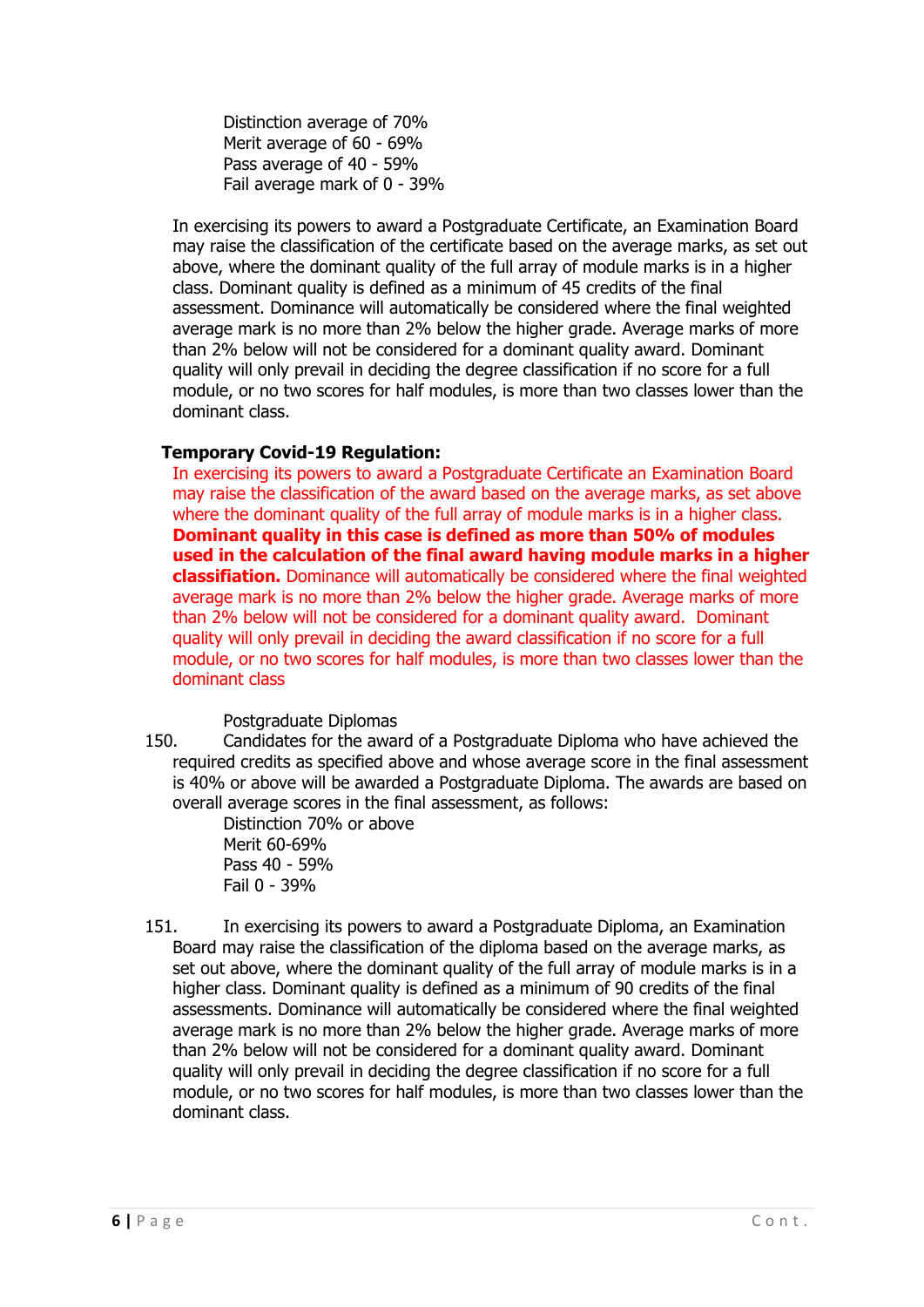# **Temporary Covid-19 Regulation:**

In exercising its powers to award a Postgraduate Diploma an Examination Board may raise the classification of the award based on the average marks, as set above where the dominant quality of the full array of module marks is in a higher class. **Dominant quality in this case is defined as more than 50% of modules used in the calculation of the final award having module marks in a higher classifiation.** Dominance will automatically be considered where the final weighted average mark is no more than 2% below the higher grade. Average marks of more than 2% below will not be considered for a dominant quality award. Dominant quality will only prevail in deciding the award classification if no score for a full module, or no two scores for half modules, is more than two classes lower than the dominant class

#### Postgraduate Degrees

152. Candidates for the award of a MA, MBA and MSc who have achieved the required credits as specified above and whose average score in the final assessment is 40% or above will be awarded a Masters Degree. The awards of MA, MBA and MSc will be based on a weighted average of the results of all modules contributing to both the taught and research phases of the Master's award. Such weighting for final classification will be directly related to module credits using the following criteria: for Master's programmes not professionally accredited, the research element will be double-weighted prior to calculating the overall final average based on the relative credit value of each module. For Master's programmes receiving professional accreditation from the Royal Institute of Chartered Surveyors (RICS), the final award will be determined by a straight average based on relative credit value of all elements without applying any additional weighting.

All Master's awards will be classified as Fail, Pass, Merit or Distinction according to the following criteria:

Distinction Weighted average of 70% Merit Weighted average of 60 - 69% Pass Weighted average of 40 - 59% Fail Weighted average mark of 0 - 39%

# Dominant Quality

In exercising its powers to award a Master's degree with merit or distinction, an Examination Board may raise the classification of the degree based on the average marks, as set out above where the dominant quality of the full array of module marks is in a higher class. Dominant quality in this instance is defined as a minimum of 100 credits, to include the 60 credit research element, of a 180 credit Master's programme. Dominance will automatically be considered where the final weighted average mark is no more than 2% below the higher grade. Average marks of more than 2% below will not be considered for a dominant quality award. Dominant quality will only prevail in deciding the degree classification if no score for a full module, or no two scores for half modules, is more than two classes lower than the dominant class.

# **Temporary Covid-19 Regulation:**

In exercising its powers to award a Master's degree an Examination Board may raise the classification of the award based on the average marks, as set above where the dominant quality of the full array of module marks is in a higher class. **Dominant quality in this case is defined as more than 50% of modules used in the**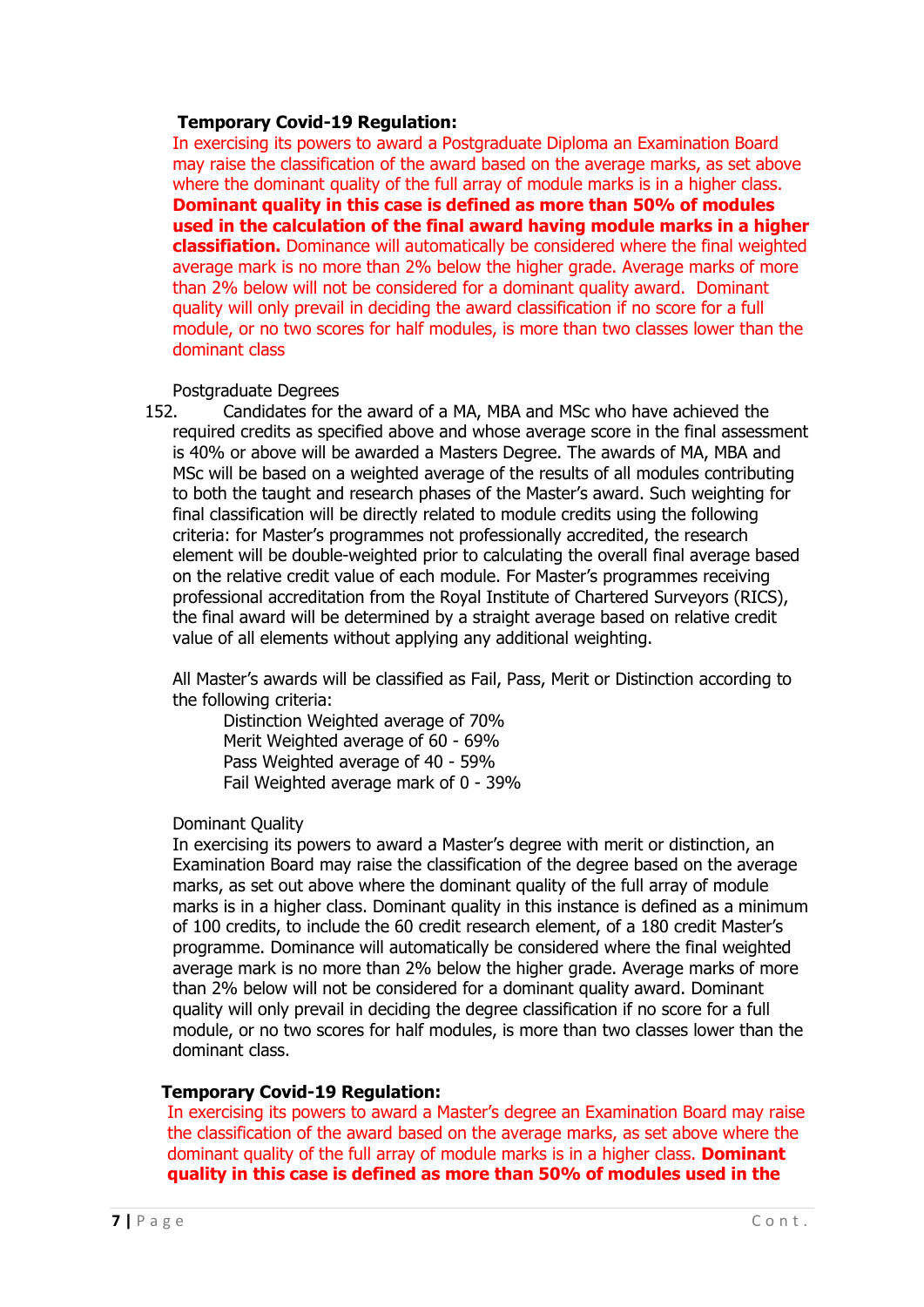# **calculation of the final award having module marks in a higher**

**classifiation.** Dominance will automatically be considered where the final weighted average mark is no more than 2% below the higher grade. Average marks of more than 2% below will not be considered for a dominant quality award. Dominant quality will only prevail in deciding the award classification if no score for a full module, or no two scores for half modules, is more than two classes lower than the dominant class

One Year Farming Course

153. Candidates for the One Year Farming Course who have successfully completed 120 credits and whose average score in the final assessment is 40% or greater will be awarded a Royal Agricultural University Certificate. The normal basis for award classifications for the One Year Farming Course will be:

Distinction 70% or above Merit 60 - 69% Pass 40 - 59% Fail Below 40%

# Dominant quality

In exercising its powers to award a RAU Certificate to students successfully completing the One Year Farming Course, an Examination Board may raise the classification of the award based on the average marks, as set out above where the dominant quality of the full array of module marks from the summative assessed modules (i.e. excluding the Pass/Fail assessed skills module) is in a higher class. Dominance in this instance is defined as a minimum of 75 credits of the final assessment. Dominance will automatically be considered where the final weighted average mark is no more than 2% below the higher grade. Average marks of more than 2% below will not be considered for a dominant quality award. Dominant quality will only prevail in deciding the award classification if no score for a full module, or no two scores for half modules, is more than two classes lower than the dominant class.

# **Temporary Covid-19 Regulation:**

In exercising its powers to award a RAU Certificate to students successfully completing the One Year Farming Course, an Examination Board may raise the classification of the award based on the average marks, as set above where the dominant quality of the full array of module marks is in a higher class. **Dominant quality in this case is defined as more than 50% of modules used in the calculation of the final award having module marks in a higher classifiation.** Dominance will automatically be considered where the final weighted average mark is no more than 2% below the higher grade. Average marks of more than 2% below will not be considered for a dominant quality award. Dominant quality will only prevail in deciding the award classification if no score for a full module, or no two scores for half modules, is more than two classes lower than the dominant class

# **Compensation**

154.Compensation refers to the mechanism by which a student who fails a module is nevertheless awarded credit for that module by the Programme Board on the grounds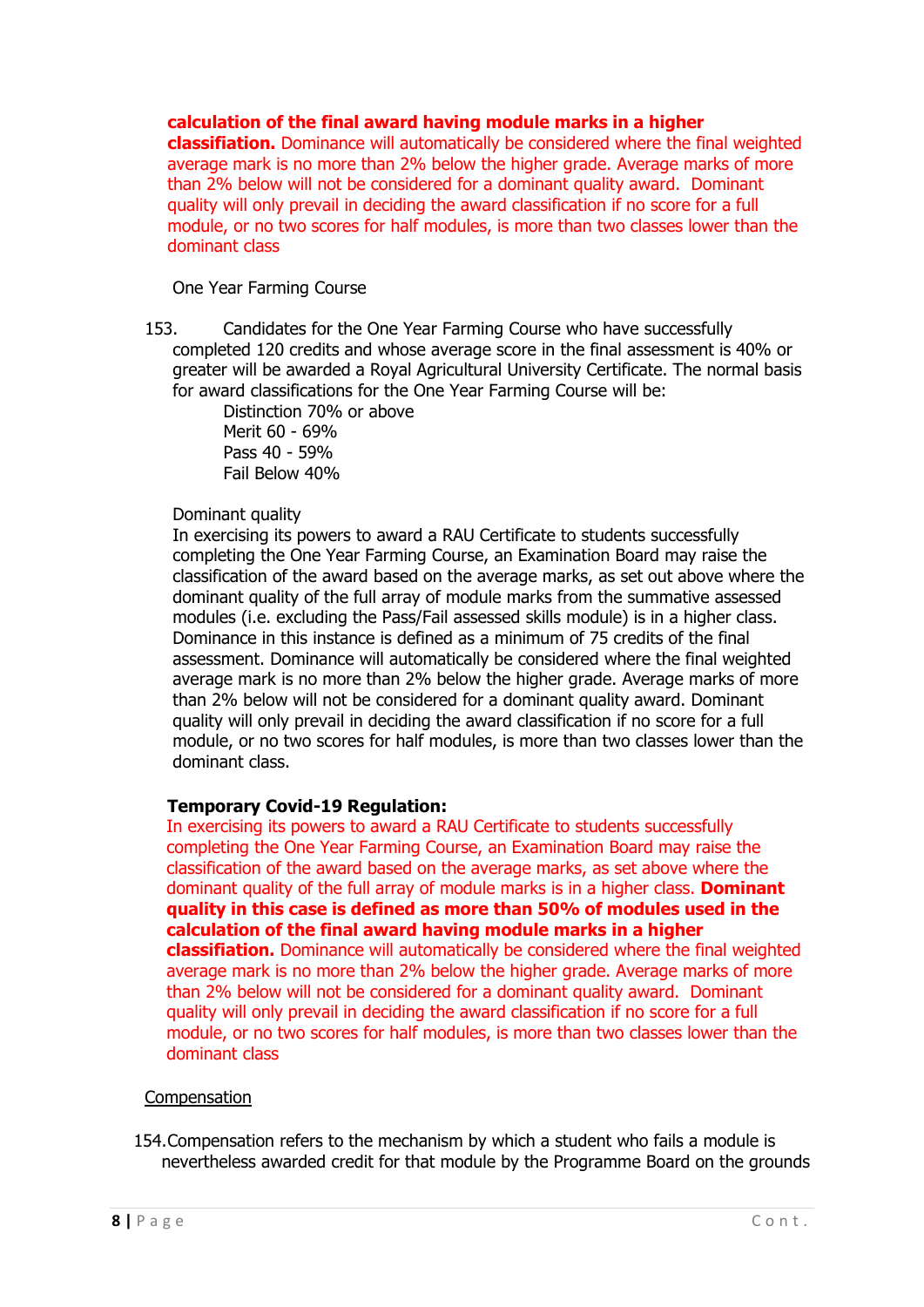that the failure is marginal and offset by good performance elsewhere in their programme of study.

- 155.A Programme Board will have the power to recommend award of a pass in one module worth no more than 15 credits where the student has failed to achieve the pass score identified above
	- a. Providing modules at that level of the programme worth at least 120 credits have been undertaken;
	- b. and providing that the mark for the module is 35% or above
	- c. and the student's overall average mark for the year is 40% or greater
	- d. and where the failed module(s) are not designated as ineligible for compensation in the programme specification.

# **Temporary Covid-19 Regulation:**

A Programme Board will have the power to recommend award of a pass in no more than **30** credits where the student has failed to achieve the pass score identified above

- a. Providing modules at that level of the programme worth at least 120 credits have been undertaken;
- b. and providing that the mark for the module is 35% or above
- c. and the student's overall average mark for the year is 40% or greater
- d. and where the failed module(s) are not designated as ineligible for compensation in the programme specification.
- 156.In such cases, a compensated pass will be recorded; the student will be awarded the credits for the modules and will be allowed to progress to the next level as if a pass score had originally been achieved in the module concerned.
- 157.Where a student has failed an assessment as a consequence of academic misconduct, no compensation shall be given for that module.
- 158.Modules undertaken as part of the research stage of an Honours or Taught Master's Programme (the project stage) shall not be eligible for compensation.

# Assessment management

Module assessment

- 228.The assessment for each module must be completed. The assessment methods are defined through validation but may be amended through a formal approval process.
- 229.An assignment must not be assessed as part of a module if the assignment has already been assessed and credit awarded as part of another module.

# **Temporary Covid-19 Regulation:**

Paragraphs 228 and 229 do not apply to Foundation Year or Level 4 BSc students in 2019-20; Academic Board have approved assessment of Programme Level Outcomes for these students at this time.